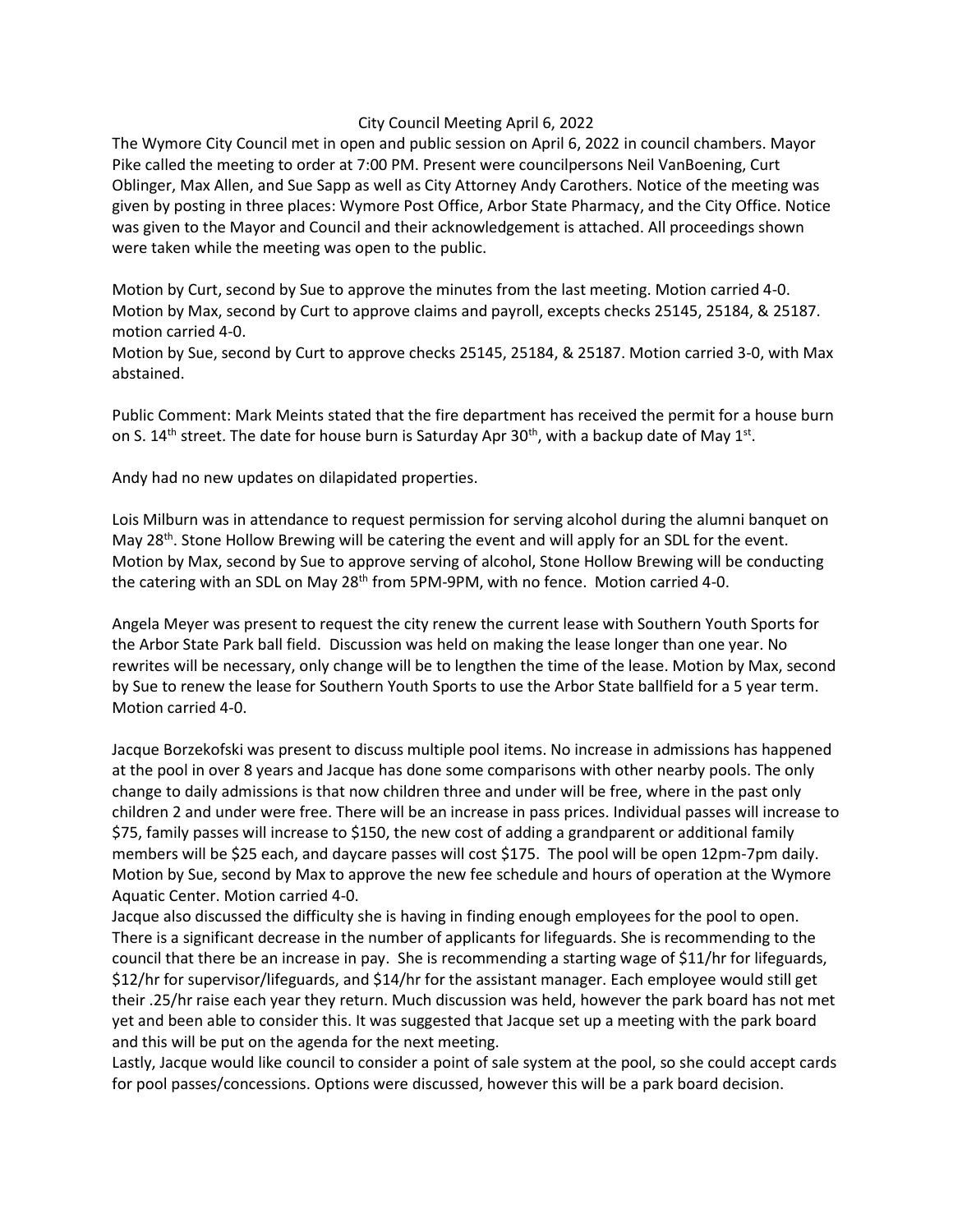Two members of the cemetery board were present to discuss the bids they were given for fence repairs in the cemetery. Three bids were compared and Mayor asked the cemetery board which one they would suggest. Cemetery board members stated they would like to go with the bid from K&K, who is also in town putting up a new fence at the Arbor State Park ball field. They have access to the materials and do good work. Motion by Max, second by Sue to approve the cemetery to go with the K&K bid to repair the cemetery fence. Motion carried 4-0.

Branson Husa and Bob Hardin were in attendance as they had questions about the farm lease. They expressed confusion some of the wording considering what could be planted/farmed. There were 4 bids, however due to the wording of lease needing to be changed no bids were opened. Tim will reach out to the state with some questions and Andy will take another look at the lease. And this topic will go on the next agenda. Motion by Max, second by Curt for the contract to be reviewed and modified as needed to be voted on next meeting, therefore no presented bids will be opened or accepted. Motion carried 4-0.

Colin Meints was in attendance representing the CRA board. CRA had submitted a map to Hanna Keelan for the blight and substandard study. However, the map they received back from the study to approve didn't match what had been sent originally. Janet has spoken with Allison, the TIF attorney and she suggested that CRA reach out to Hanna Keelan to see if they will reevaluate the map. Nothing can be done at this time, CRA will put back on agenda when things are cleared up.

Motion by Sue, second by Max to approve the 2020-2021 audit. Motion carried 4-0.

Tim brought final bid from WCHE LLC for the electric work on the downtown light/sidewalk/curb project. Tiemann's bid for concrete (\$384,243.99) will still be honored and WCHE LLC's bid for new light poles and electric work was \$223,420, which was considerably lower than the other bid received for light poles and electric work. Discussion was held on new projects that are going on downtown, which will bring more business to town, where the funds for this project will come from, and the fact that this project will need to be addressed sooner rather than later. Motion by Sue, second by Max to approve the Tiemann bid and the WCHE LLC bid for the street lights and paving downtown. Motion carried 4-0.

Tim presented multiple bids for the work that needs to be done on Truck 61. Motion made by Neil, second by Max, based on Tim's recommendation to approve bid #1 from Klute. Motion carried 4-0.

Discussion was held on a couple of Linc 1 properties in town. One property on North 7th was demolished by the city after Linc 1 signed an agreement to deed the property to the city. They have two other properties in town where a similar agreement may be able to be reached. Andy will be in contact with them and keep the council updated on the process.

Tim shared with council that Pavers are willing to extend the area of the street project they are currently working on. As long as the budget can cover it, work will be extended to include G St. between 14<sup>th</sup> &  $15^{\text{th}}$ ;  $15^{\text{th}}$  St from G St -H St; H St from  $15^{\text{th}}$  St a half a block to  $14^{\text{th}}$  St;  $9^{\text{th}}$  St from G St-L St; K St from  $7^{\text{th}}$ -10<sup>th</sup>; 10<sup>th</sup> St North to M St; and 8<sup>th</sup> St D St -C St. Motion by Sue, second by Curt to approve the expansion of the street project to include the ones listed, with the stipulation that the budget is not exceeded. Motion carried 4-0.